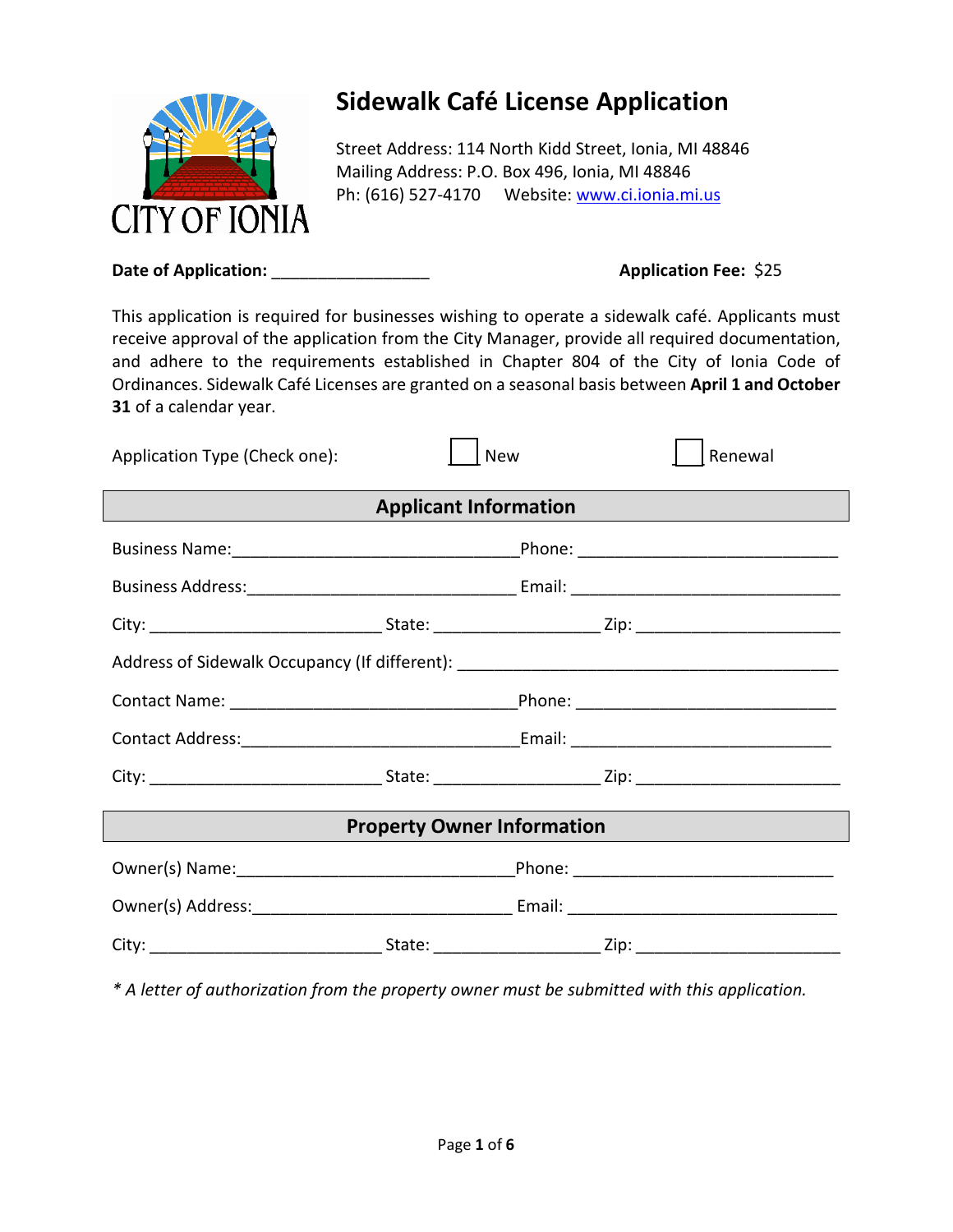#### **Sidewalk Café Details**

1. Days/Hours of Café Operation:

Sun: \_\_\_\_\_\_\_ Mon: \_\_\_\_\_\_ Tues: \_\_\_\_\_ Wed: \_\_\_\_\_ Thurs: \_\_\_\_\_\_\_\_ Fri: \_\_\_ Sat: 2. Capacity of Proposed Sidewalk Café: \_\_\_\_\_\_\_\_\_\_\_\_\_\_\_\_\_\_\_\_\_\_\_\_\_\_\_\_\_\_\_\_\_\_\_\_\_\_\_\_\_\_

3. Dimensions of Proposed Sidewalk Café in Linear Feet: \_\_\_\_\_\_\_\_\_\_\_\_\_\_\_\_\_\_\_\_\_\_\_\_\_

4. Total Area of Proposed Sidewalk Café in Square Feet:

5. Please provide a brief description of what the café will be used for and why it is needed:

#### **Insurance Requirements**

- On account of injury to, or death of, any person in any one accident \$1,000,000 - On account of any one accident resulting in injury to, or death of  $$1,000,000$ more than one person
- On account of damage to property in any one accident  $$1,000,000$

#### **Requirements**

As outlined in Chapter 804, all applications must include the following attachments and documentation in order to be reviewed by City Staff:

- 1. A detailed site plan including all information required on the Site Plan Checklist shall be submitted to the City Manager for approval.
- 2. A letter of authorization from the property owner, if applicable.
- 3. Proof that the applicant will indemnify and hold harmless the City of Ionia against loss, including costs and expenses, resulting from injury to person(s) or property occurring on the premise occupied by the sidewalk café.
- 4. Certificate of insurance naming the City of Ionia as a named insured to the licenses' general liability insurance policy, in the amount of not less than \$1,000,000. A copy of the policy must be provided to the City of Ionia each year. The additional insured on the certificate of insurance must read as follows: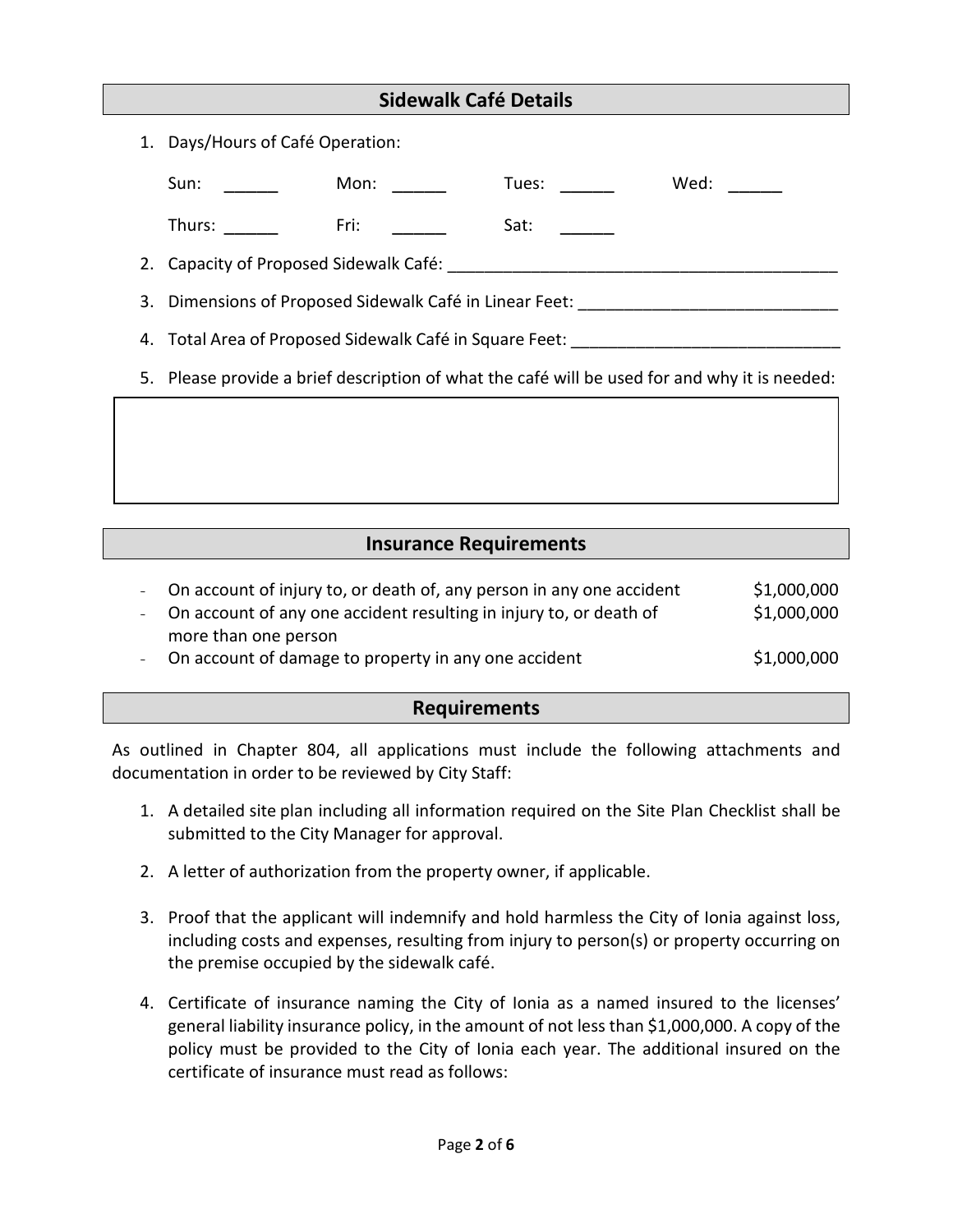*"City of Ionia, including all elected and appointed officials, all employees and volunteers, all boards, commissions, and/or authorities and their board members, employees, and volunteers."*

The cancellation notice on the certificate of insurance must read as follows:

*"Should any of the above described policies be cancelled before the expiration date thereof, the issuing company will mail thirty (30) days written notice to the Certificate Holder."*

The general liability insurance policy and the Certificate of Insurance must be effective for the duration of the season license from April 1 through October 31 of each year.

- 5. Signed *City of Ionia Hold Harmless Agreement*
- 6. Letter from the City of Ionia Income Tax Department indicating that the applicant is up to date with their City income taxes. This letter must be dated no more than thirty (30) days prior to the date of this application.
- 7. Copies of valid business license and Michigan food service establishment license.

#### **Signature**

By signing below, I can be allow the setting of the setting (print name), acknowledge that I have read and understand the provisions of Chapter 804 of the City of Ionia Code of Ordinances pertaining to sidewalk cafés and that the information given in this application is accurate to the best of my knowledge.

Applicant's Signature: \_\_\_\_\_\_\_\_\_\_\_\_\_\_\_\_\_\_\_\_\_\_\_\_\_\_\_\_\_\_\_\_\_\_\_\_ Date: \_\_\_\_\_\_\_\_\_\_\_\_\_\_\_\_\_\_

| <b>OFFICE USE ONLY</b>                                                                                                                                                                                                         |                                                                                                                |
|--------------------------------------------------------------------------------------------------------------------------------------------------------------------------------------------------------------------------------|----------------------------------------------------------------------------------------------------------------|
| <b>Approved or Denied (Circle One)</b>                                                                                                                                                                                         |                                                                                                                |
|                                                                                                                                                                                                                                |                                                                                                                |
|                                                                                                                                                                                                                                |                                                                                                                |
|                                                                                                                                                                                                                                | Date: with the contract of the contract of the contract of the contract of the contract of the contract of the |
| License #: New York Products and Allen and Allen and Allen and Allen and Allen and Allen and Allen and Allen and Allen and Allen and Allen and Allen and Allen and Allen and Allen and Allen and Allen and Allen and Allen and | Date of Expiration: <b>Expiration Expiration Expiration</b>                                                    |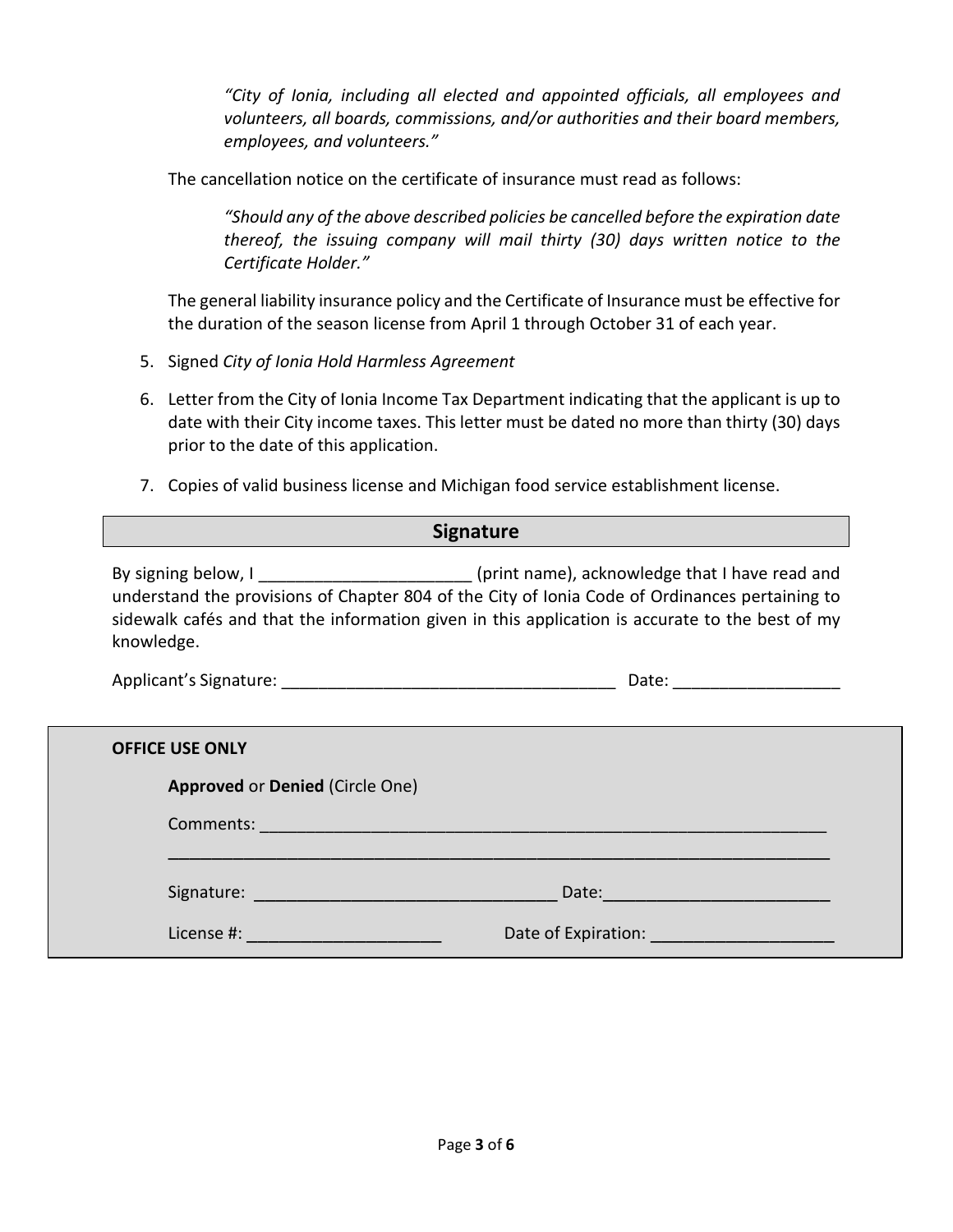

# **Sidewalk Café**

## **Hold Harmless Agreement**

As required for approval, As required for approval, As required for approval, Assessment Contract and Assessment Contract and Assessment Contract and Assessment Contract and Assessment Contract and Assessment Contract and defend, and hold harmless the City of Ionia, its agents, servants, associations, employees, or anyone connected with the City of Ionia from and against any and all claims and liabilities, expenses, fees, fines, suits, actions, or judgements of any and every kind and nature as a result of operating a sidewalk café.

Further, \_\_\_\_\_\_\_\_\_\_\_\_\_\_\_\_\_\_\_\_\_\_\_\_\_\_\_\_\_\_\_\_\_(Print Name), also agrees to defend the City of Ionia and its agents, servants, associations, employees, or anyone connected with the City of Ionia from and against any and all claims or actions brought or filled against them with respect to the subject event of this **Sidewalk Café Hold Harmless Agreement** and further agrees to pay any and all costs and attorney's fees associated with the defense of any such claims or causes of actions, and \_\_\_\_\_\_\_\_\_\_\_\_\_\_\_\_\_\_\_\_\_\_\_\_\_\_\_\_\_\_(Print Name) shall be responsible for any and all damage and/or injury resulting from the Sidewalk Café.

In addition, The addition, the same of the same (Print Name), agrees to furnish a certificate of insurance showing proof of general liability coverage in the amount of not less than \$1,000,000 in which the City of Ionia shall be named as an additional insured and the certificate shall be submitted with the Sidewalk Café License Application.

Signature:

Business Name:

Date: \_\_\_\_\_\_\_\_\_\_\_\_\_\_\_\_\_\_\_\_\_\_\_\_\_\_\_\_\_\_\_\_\_\_\_\_\_\_\_\_

**\*Instructions: Fill out the first four (4) pages of this application packet and submit it to City Hall-City Manager's Office at: City of Ionia, Attn: City Manager, 114 N. Kidd Street, P.O. Box 496, Ionia, MI 48846**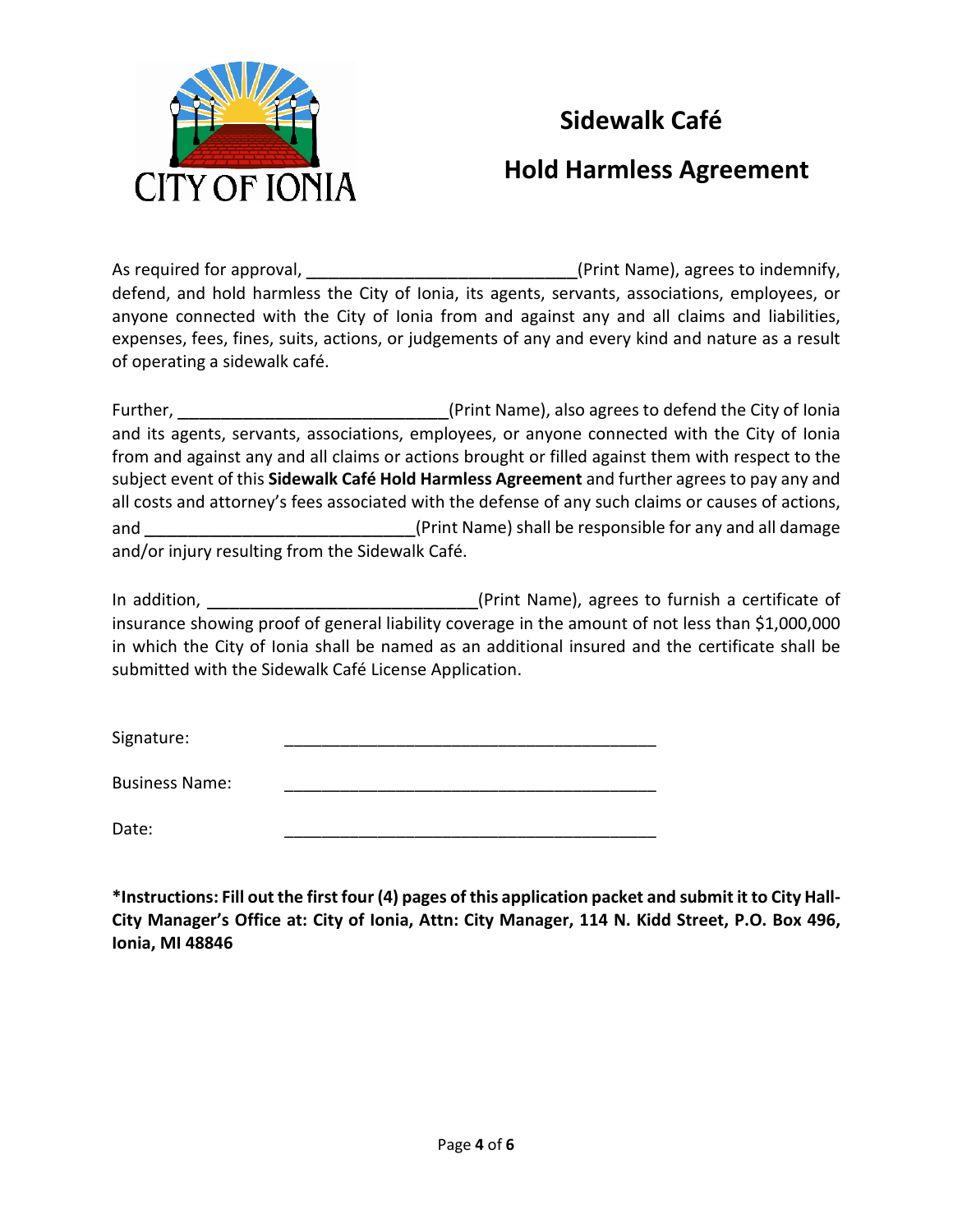#### **Sidewalk Café License Application Checklist**

The following list of items are required to be submitted as supporting documentation along with the completed Sidewalk Café License Application. These items correspond to requirements outlined in Chapter 804 of the City of Ionia Code of Ordinances.

Application is completed and signed.

Hold harmless agreement is completed and signed.

A letter of authorization has been obtained from the property owner (if applicable).

 Applicant holds valid business license and is a licensed food service establishment in accordance with PA 92 of 2000.

 Applicant is up-to-date with all income tax, personal property tax, and real property tax payments.

 The application form and site plan have been reviewed and approved by the Ionia County Health Department

 The applicant has provided a certificate of insurance indemnifying the City against loss, including costs and expenses, resulting from injury to person(s) or property occurring on the premises occupied by the café, and named the City as an additional insured in the amount of not less than \$1,000,000.

### **Site Plan Checklist**

A site plan identifying the specific location for the proposed Sidewalk Café is required with the submitted application. The following list are required items for this site plan.

| The site plan shall show the entire property and indicate all streets within 50 feet of the |
|---------------------------------------------------------------------------------------------|
| subject property.                                                                           |

 The plan must cover the entire area between the curb and the building, including the curb line and building wall. The building wall shall identify all doors, windows, etc.

 The design, relevant details, and location of all temporary structures, such as tables, umbrellas, chairs, and trash containers. The plan should also show the location of these temporary structures in relation to existing obstructions (lampposts, trees, mailboxes, etc.).

 Furniture described is limited to umbrellas, chairs, tables, and trash containers. They are of quality construction, not attached to the sidewalk, street trees, or any structure, and are located within the permitted area.

 The site plan allows for the pedestrian travel area required by the Americans with Disabilities Act, not including trees, benches, bushes, walls, fire hydrants, tree grates, or any other fixture permanently located in the public right-of-way.

The site plan does not impede on a fire hydrant, utility box, or other public service facility.

The site plan is for an area adjacent to the respective business.

Signs or electric powered lights are not utilized.